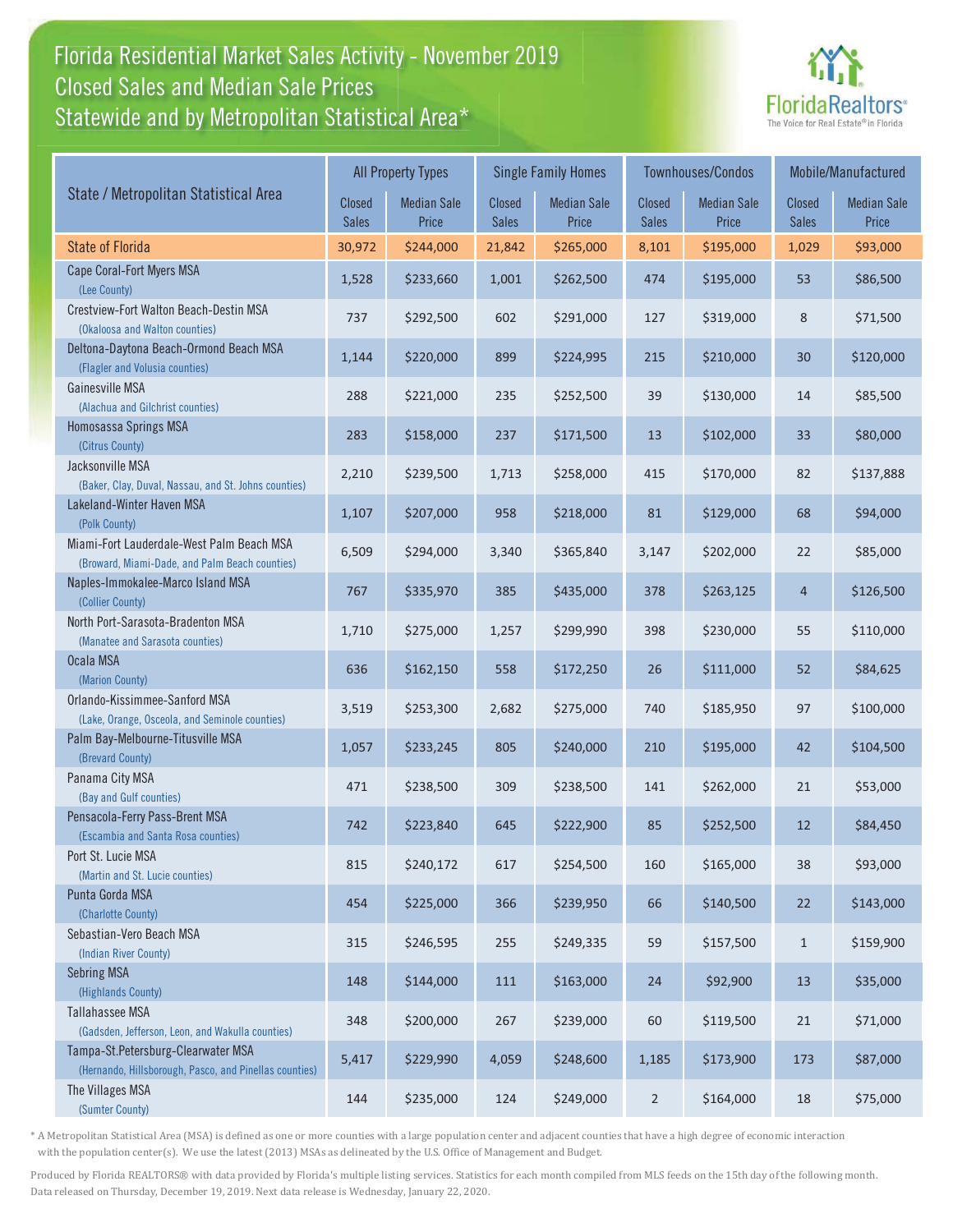## Florida Residential Market Sales Activity - November 2019 Florida Residential Market Sales Activity Listed by County Closed Sales and Median Sale Prices



| County                     | <b>All Property Types</b>     |                             |                               | <b>Single Family Homes</b>  |                        | Townhouses/Condos           | Mobile/Manufactured    |                             |
|----------------------------|-------------------------------|-----------------------------|-------------------------------|-----------------------------|------------------------|-----------------------------|------------------------|-----------------------------|
|                            | <b>Closed</b><br><b>Sales</b> | <b>Median Sale</b><br>Price | <b>Closed</b><br><b>Sales</b> | <b>Median Sale</b><br>Price | Closed<br><b>Sales</b> | <b>Median Sale</b><br>Price | Closed<br><b>Sales</b> | <b>Median Sale</b><br>Price |
| Alachua County             | 277                           | \$225,000                   | 230                           | \$252,750                   | 39                     | \$130,000                   | 8                      | \$115,000                   |
| <b>Baker County</b>        | 14                            | \$200,000                   | 11                            | \$210,000                   | 0                      | (No Sales)                  | 3                      | \$130,000                   |
| <b>Bay County</b>          | 449                           | \$237,500                   | 289                           | \$238,025                   | 140                    | \$261,000                   | 20                     | \$54,000                    |
| <b>Bradford County</b>     | 25                            | \$159,000                   | 21                            | \$185,000                   | $\boldsymbol{0}$       | (No Sales)                  | $\overline{4}$         | \$125,000                   |
| <b>Brevard County</b>      | 1,057                         | \$233,245                   | 805                           | \$240,000                   | 210                    | \$195,000                   | 42                     | \$104,500                   |
| <b>Broward County</b>      | 2,343                         | \$275,000                   | 1,174                         | \$375,000                   | 1,156                  | \$170,000                   | 13                     | \$107,500                   |
| <b>Calhoun County</b>      | $\overline{2}$                | \$221,000                   | $\overline{2}$                | \$221,000                   | 0                      | (No Sales)                  | $\mathsf 0$            | (No Sales)                  |
| <b>Charlotte County</b>    | 454                           | \$225,000                   | 366                           | \$239,950                   | 66                     | \$140,500                   | 22                     | \$143,000                   |
| <b>Citrus County</b>       | 283                           | \$158,000                   | 237                           | \$171,500                   | 13                     | \$102,000                   | 33                     | \$80,000                    |
| <b>Clay County</b>         | 252                           | \$209,730                   | 201                           | \$234,900                   | 29                     | \$162,000                   | 22                     | \$107,750                   |
| <b>Collier County</b>      | 767                           | \$335,970                   | 385                           | \$435,000                   | 378                    | \$263,125                   | 4                      | \$126,500                   |
| <b>Columbia County</b>     | 70                            | \$141,000                   | 48                            | \$172,500                   | $\mathbf 0$            | (No Sales)                  | 22                     | \$99,000                    |
| <b>DeSoto County</b>       | 30                            | \$147,450                   | 18                            | \$199,000                   | 4                      | \$126,000                   | 8                      | \$70,000                    |
| <b>Dixie County</b>        | 11                            | \$82,800                    | 5                             | \$124,000                   | 0                      | (No Sales)                  | 6                      | \$70,000                    |
| <b>Duval County</b>        | 1,226                         | \$210,000                   | 947                           | \$229,650                   | 250                    | \$155,500                   | 29                     | \$140,000                   |
| <b>Escambia County</b>     | 435                           | \$200,900                   | 358                           | \$196,000                   | 71                     | \$265,000                   | 6                      | \$79,268                    |
| <b>Flagler County</b>      | 228                           | \$230,000                   | 192                           | \$230,000                   | 32                     | \$285,000                   | 4                      | \$121,000                   |
| <b>Franklin County</b>     | 23                            | \$385,000                   | 16                            | \$520,750                   | 5                      | \$152,000                   | $\overline{2}$         | \$70,000                    |
| <b>Gadsden County</b>      | 16                            | \$156,000                   | 12                            | \$177,000                   | 0                      | (No Sales)                  | 4                      | \$74,000                    |
| <b>Gilchrist County</b>    | 11                            | \$85,500                    | 5                             | \$126,000                   | $\mathbf 0$            | (No Sales)                  | 6                      | \$77,250                    |
| <b>Glades County</b>       | 6                             | \$138,950                   | 4                             | \$123,950                   | 0                      | (No Sales)                  | $\overline{2}$         | \$164,950                   |
| <b>Gulf County</b>         | 22                            | \$261,000                   | 20                            | \$261,000                   | $\mathbf{1}$           | \$400,000                   | $\mathbf{1}$           | \$52,000                    |
| <b>Hamilton County</b>     | 11                            | \$119,900                   | 7                             | \$72,900                    | 0                      | (No Sales)                  | 4                      | \$131,000                   |
| <b>Hardee County</b>       | 10                            | \$126,500                   | 7                             | \$180,000                   | $\mathbf 0$            | (No Sales)                  | 3                      | \$61,500                    |
| <b>Hendry County</b>       | 18                            | \$163,500                   | 9                             | \$185,000                   | 0                      | (No Sales)                  | 9                      | \$125,000                   |
| <b>Hernando County</b>     | 393                           | \$179,500                   | 334                           | \$187,700                   | 9                      | \$193,500                   | 50                     | \$87,000                    |
| <b>Highlands County</b>    | 148                           | \$144,000                   | 111                           | \$163,000                   | 24                     | \$92,900                    | 13                     | \$35,000                    |
| <b>Hillsborough County</b> | 2,253                         | \$239,900                   | 1,774                         | \$253,783                   | 454                    | \$175,000                   | 25                     | \$155,000                   |
| <b>Holmes County</b>       | 9                             | \$115,000                   | 9                             | \$115,000                   | 0                      | (No Sales)                  | 0                      | (No Sales)                  |
| <b>Indian River County</b> | 315                           | \$246,595                   | 255                           | \$249,335                   | 59                     | \$157,500                   | $\mathbf{1}$           | \$159,900                   |
| Jackson County             | $25\,$                        | \$135,000                   | 20                            | \$137,450                   | 0                      | (No Sales)                  | 5                      | \$35,000                    |
| Jefferson County           | $10\,$                        | \$181,500                   | 8                             | \$241,000                   | 0                      | (No Sales)                  | $\overline{2}$         | \$95,000                    |
| Lafayette County           | $\overline{2}$                | \$195,000                   | $\overline{2}$                | \$195,000                   | 0                      | (No Sales)                  | 0                      | (No Sales)                  |
| <b>Lake County</b>         | 595                           | \$228,900                   | 516                           | \$239,950                   | 24                     | \$185,000                   | 55                     | \$96,900                    |
| Lee County                 | 1,528                         | \$233,660                   | 1,001                         | \$262,500                   | 474                    | \$195,000                   | 53                     | \$86,500                    |

Produced by Florida REALTORS® with data provided by Florida's multiple listing services. Statistics for each month compiled from MLS feeds on the 15th day of the following month. Data released on Thursday, December 19, 2019. Next data release is Wednesday, January 22, 2020.